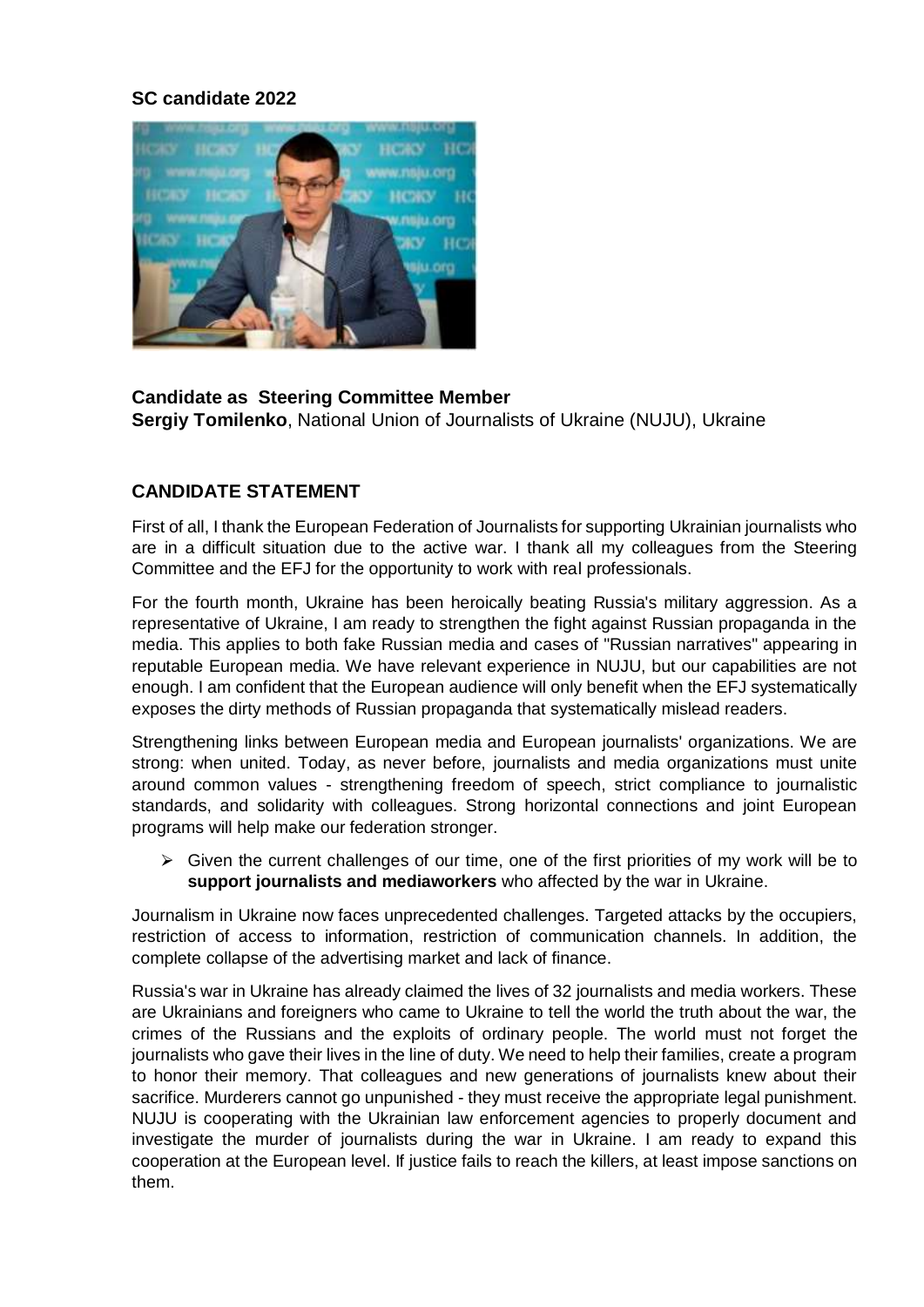At the same time, the world community is uniting to help fight and rebuild Ukraine. The media industry should not be left out. Over the years, we have all been convinced that journalistic solidarity is a very important mechanism.

At the same time, do not forget about the long-term areas of work:

## ⮚ **Safety. Fight impunity**

Our Union is actively working to end impunity for crimes against journalists and increase physical safety. Thanks to the help of EFJ and international partners, we have managed to achieve some improvements in this area. The attention of law enforcement agencies is drawn to the importance of this issue. The Deputy Interior Minister was appointed personally responsible for overseeing crimes against journalists. The efficiency and speed of recording and investigating crimes has improved many times over. Now, it will be necessary to continue working with the judiciary.

## ⮚ **Freedom of Expression**

It is very important to maintain freedom of expression. Even in difficult conditions. Now, in Ukraine, there are indeed certain restrictions that have been caused by the needs of wartime. However, some lawmakers are further trying to pass bills that threaten media freedom under the guise of military needs.

## ⮚ **Strengthening cooperation between Eastern European journalists**

It is necessary to strengthen communication and cooperation between the unions of journalists of Eastern Europe (Lithuania, Poland, Estonia, Latvia, Belarus (BAJ0, Moldova, Romania) within our Federation. Including the development and implementation of joint projects.

### ⮚ **Economic sustainability / resources for the stable functioning of professional journalism**

The media industry across Europe is not experiencing the best of times. Reducing advertising budgets, raising the price of media production, reducing the demand of the population for paid subscriptions - all this leaves an imprint on our industry. An important task is to preserve the industry and ensure its development. By joint efforts within the Federation, we will be able to develop qualified ways to address this issue. In this regard, the experience of the Ukrainian media sphere, which has been successfully fighting crises for many years, will be very useful.

#### ⮚ **Fight against "information tubers"**

The digitalization of the media has created new challenges. Recipients of information live in personal "information tubers" and tend not to trust new information that throws them off balance. Confirmation bias gives rise to a distorted view of the real world. Media literacy alone cannot overcome this problem. We need to develop a program and combine the best European experience so that digitalization opens the world to people, not closes them in their own.

#### **Strengthening links between European media and European journalists' organizations. We are strong: when united.**

#### **Журналісти важливі! Or in English – Journalists are important!**